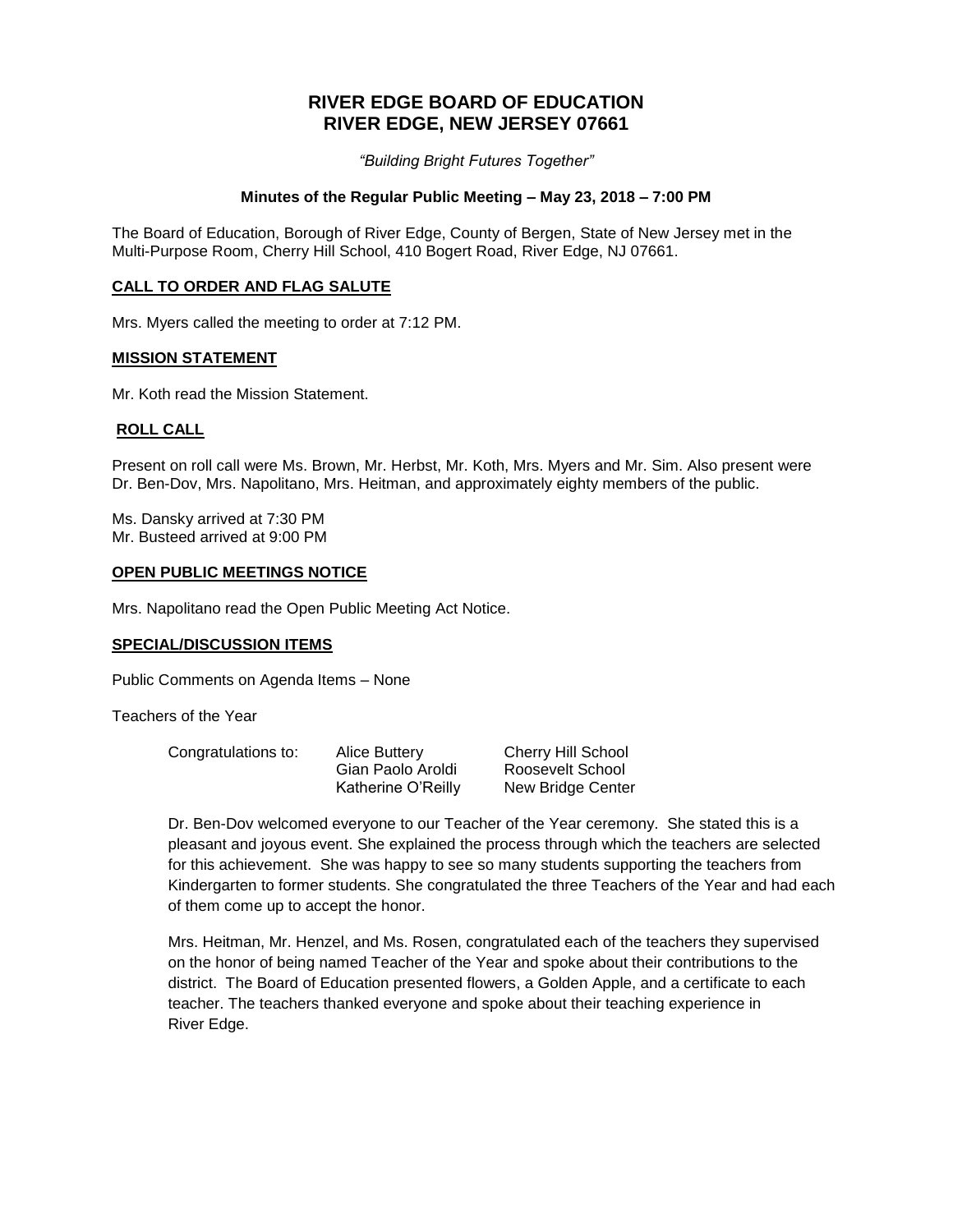**Motion by: Ms. Dansky Seconded by: Ms. Brown** That the Board of Education authorize \$500.00 each to Cherry Hill School, Roosevelt School, and New Bridge Center for the Teacher Recognition Award for the 2017-2018 school year to be spent at the discretion of each Teacher of the Year for the benefit of the school.

Ayes: Ms. Brown, Ms. Dansky, Mr. Herbst, Mr. Koth, Mr. Sim, Mrs. Myers Nays: None

A moment of silence took place in memory of all that were affected in the Paramus bus crash.

Mindfulness Report – Ms. Christine Moran and Ms. Beth Rosen

Ms. Moran and Ms. Rosen presented to the board a report on Mindfulness. Mindfulness promotes students health and wellness. Mindfulness was a District goal for this school year. The board members were able to participate by sitting on our flexible seating chairs. Ms. Moran and Ms. Rosen reviewed what Mindfulness is; what Mindfulness supports, survey results from staff, highlights and challenges of each category, and recommendations for the future. All questions asked by the board members were answered.

# **REPORTS**

# **SUPERINTENDENT**

Dr. Ben-Dov reported on the following:

- Our community is taking the Paramus bus accident very hard. Our district offered help to the East Brook Middle school and was able to send over two counselors, Mrs. Blake and Dr. Seigel. Dr. Ben-Dov reached out to the Superintendent and offered help with whatever they need whether it is now and/or in the future.
- We had two successful Kindergarten orientations. They were both well attended and well received. Cherry Hill School had their orientation on May 22<sup>nd</sup> and Roosevelt School had theirs today.
- A Fifth Grade LEAD ceremony will take place on Thursday, May 24th
- There will be big Open Houses and STEAM Celebrations on Thursday, May 31st at both schools. Families are welcome to visit the classrooms and STEAM Labs to see all of the projects that the students have been working on throughout the year.
- There will be a Vertical Math Articulation Meeting on Wednesday, May  $30<sup>th</sup>$  with Oradell and River Dell. The Superintendents of all three districts and Curriculum Supervisors will attend.
- Our Puerto Rico project was concluded thanks to our PTO's! Fifteen boxes have arrived there. This was a big accomplishment.
- There will be a Safety Committee Meeting on May  $30<sup>th</sup>$ . Mr. Herbst will attend along with Teachers and Administrators. We will review our emergency communication system at this meeting.
- It is an extremely busy time of year for us especially with interviews, demos, and placements for next school year which are ongoing
- At our next Board Meeting we will honor our Retirees and have a C.R.E.A.T.E. presentation. Dr. Ben-Dov offered the board members a suggestion of seeing the kids in action on June  $4<sup>th</sup>$  at Roosevelt School and June  $7<sup>th</sup>$  at Cherry Hill School at the C.R.E.A.T.E. Celebration rather than bringing the students out the night of the board meeting which will end up being late in the evening.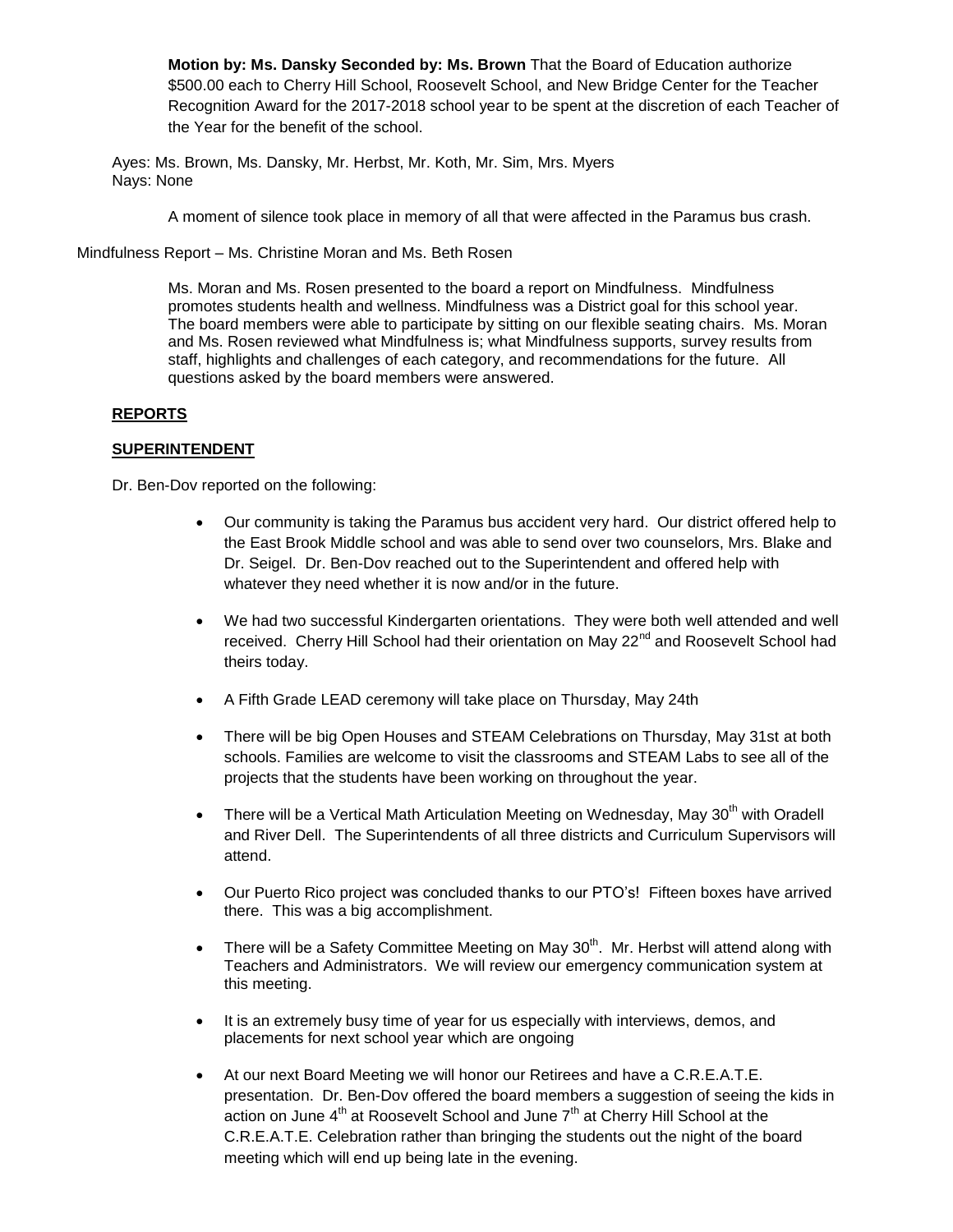We are working hard on cleaning up the policies. We are almost complete with the five thousand series. Dr. Ben-Dov would like to meet on June  $12<sup>th</sup>$  to review the rest of the five thousand series. We are still waiting on receiving the six and nine thousand series.

# **PRINCIPAL**

Mrs. Heitman reported on the following:

- PARCC testing is completed at both schools. Science make-up tests are all that is left.
- There are field trips that will take place until the end of the school year. We are continuing to make sure the children are safe. We have spoken to the parents, students, and the bus drivers regarding safety.
- Fifth and sixth grades at both schools will have field day this Friday
- The Health Fair will be held on Tuesday, May 29th
- Many parents will be visiting our schools with end of the year celebrations. We will have police presence for these events.
- We are very busy with the end of the school year approaching. We had an excellent author visit with Wendy Mass today. The children really seemed to enjoy this visit.

# **BOARD SECRETARY**

Mrs. Napolitano reported on the following:

- A neighbor's tree fell down and broke the fence by New Bridge Center's second playground during the May  $15<sup>th</sup>$  storm. The insurance companies were notified and we will have everything cleaned up and repaired as soon as possible. The area has been taped off.
- In light of recent incidents, I spoke again with Cynthia Marte, Transportation Analyst for Bergen County Department of Education, regarding procedures and to make sure that all Contractors located in Bergen County who have a contract with schools are approved by the County to do so. The information is quite extensive including bus driver roster, abstracts, and criminal history for bus drivers, criminal history for aides, and training certificates.

# **PRESIDENT**

Mrs. Myers reported on the following:

- Ms. Brown will attend the Eagle Scout Ceremony on Sunday, June 3<sup>rd</sup> at Saint Peter's Church in River Edge.
- The Superintendent's Evaluation and the Board Self Evaluations need to be completed by June 13<sup>th</sup>.
- Matt Lee, New Jersey School Boards Association, will attend our June  $27<sup>th</sup>$  board meeting for board goal training. The meeting will begin at 7:00PM.
- Mr. Sim, Mr. Busteed, and Mr. Koth seats are open for the November election. All three seats are for a three year term.
- Mr. Herbst will be doing an internship in Washington D.C. for the month of June. He will miss both June board meetings.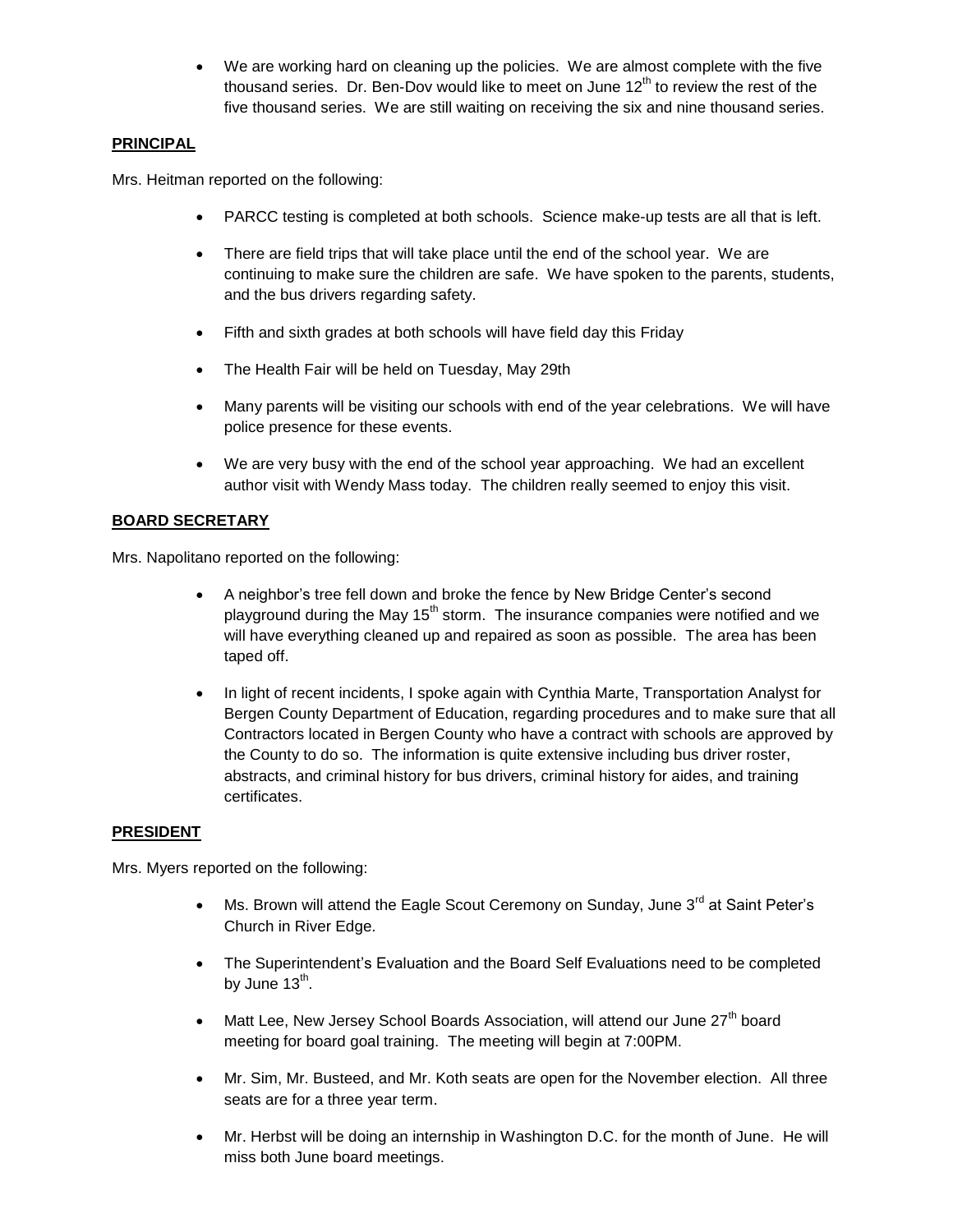Negotiations committee met last week with the REASA. The meeting will be discussed in closed session tonight.

# **COMMITTEES**

- Mrs. Myers stated the Personnel Committee met on May  $9<sup>th</sup>$ . There is nothing to report at this time.
- $\bullet$  Ms. Dansky stated the QSAC Committee met on May 9<sup>th</sup> and said they are moving along
- $\bullet$  Mr. Sim attended the New Jersey School Board Delegate Assembly on May 19<sup>th</sup>
- Ms. Dansky joined in the Special Education Committee, by phone, where they discussed PARCC.

### **MOTIONS TO BE ACTED UPON**

### **A**. **ADMINISTRATION/POLICY**

**1**. That the Board of Education approve the Minutes and Confidential Minutes of April 25, 2018.

Motion by Ms. Dansky Seconded by Ms. Brown

Ayes: Ms. Brown, Mr. Busteed, Ms. Dansky, Mr. Herbst, Mr. Koth, Mr. Sim, Mrs. Myers Nays: None

**2**. That the Board of Education approve the Minutes and Confidential Minutes of May 2, 2018.

Motion by Ms. Brown Seconded by Mr. Herbst

Ayes: Ms. Brown, Mr. Busteed, Ms. Dansky, Mr. Herbst, Mr. Koth, Mr. Sim, Mrs. Myers Nays: None

**3**. That the Board of Education approve the following class trip:

| <b>School</b>                | Grade                             | <b>Destination</b>                                        | Cost to<br><b>District</b> |
|------------------------------|-----------------------------------|-----------------------------------------------------------|----------------------------|
| Roosevelt                    | 3                                 | <b>Liberty State</b><br>Park/Ellis Island<br>New York, NY | \$1,161.50                 |
| Roosevelt                    | 3                                 | Borough Hall<br>River Edge, NJ                            | \$0                        |
| <b>Cherry Hill/Roosevelt</b> | 6                                 | <b>River Dell</b><br>Middle School                        | \$0                        |
| <b>Cherry Hill</b>           | 6                                 | <b>River Dell</b><br><b>High School</b>                   | \$0                        |
| <b>Cherry Hill</b>           | 5th & 6th<br>ArtisticallyTalented | William<br>Paterson<br>University,<br>Wayne, NJ           | \$0                        |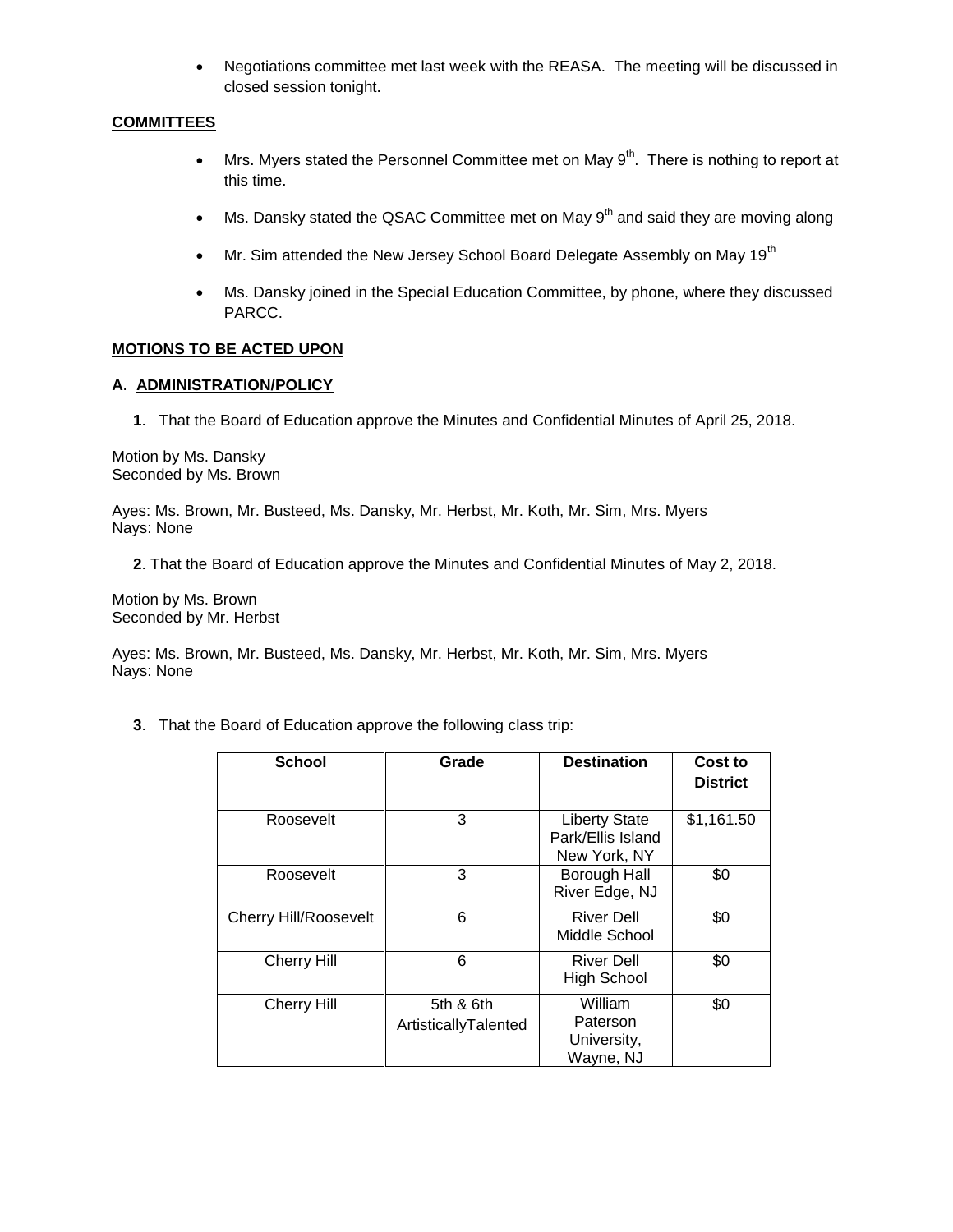**4**. That the Board of Education approve the Second Reading of the following policies:

| Policy # | <b>Title</b>                                                 |
|----------|--------------------------------------------------------------|
| 5020     | Role of Parents/Guardians                                    |
| 5118.2   | <b>Foster Care and Educational Stability</b>                 |
| 5118.2R  | <b>Foster Care and Educational Stability</b><br>(Regulation) |
| 5119     | Transfers                                                    |
| 5120     | Assessment of Individual Needs                               |
| 5124     | Reporting to Parents/Guardians                               |
| 5126     | Awards for Achievement                                       |
| 5131.1   | Harassment, Intimidation and Bullying                        |
| 5134     | <b>Pregnant Students</b>                                     |
| 5136     | <b>Fund-Raising Activities</b>                               |
| 5141.1   | Accidents                                                    |
| 5141.2   | <b>Illness</b>                                               |
| 5141.20  | Life Threatening Food Allergies                              |
| 5141.3   | <b>Health Examinations and Immunizations</b>                 |

Motion by Mr. Koth Seconded by Mr. Herbst

Ayes: Ms. Brown, Mr. Busteed, Ms. Dansky, Mr. Herbst, Mr. Koth, Mr. Sim, Mrs. Myers Nays: None

### **B. CURRICULUM/EDUCATION** - None

### **C. BUILDING & GROUNDS** - None

# **D. FINANCE/GRANTS/GIFTS**

- **1**. That the Board of Education approve the bills & claims dated May 2018 totaling \$908,724.68 including checks #40988 through #41088. Payrolls dated April 13, 2018 and April 30, 2018, totaling \$1,128,473.46 issued therefore, a copy of such warrants list be attached as part of these minutes. (Addendum)
- **2**. That the Board of Education approve the Budget Transfers for the school year 2017-2018 as of March 31, 2018. (Addendum)
- **3**. That the River Edge Board of Education approve the Secretary's and Treasurer's Reports for the period ending March 31, 2018. (Addendum)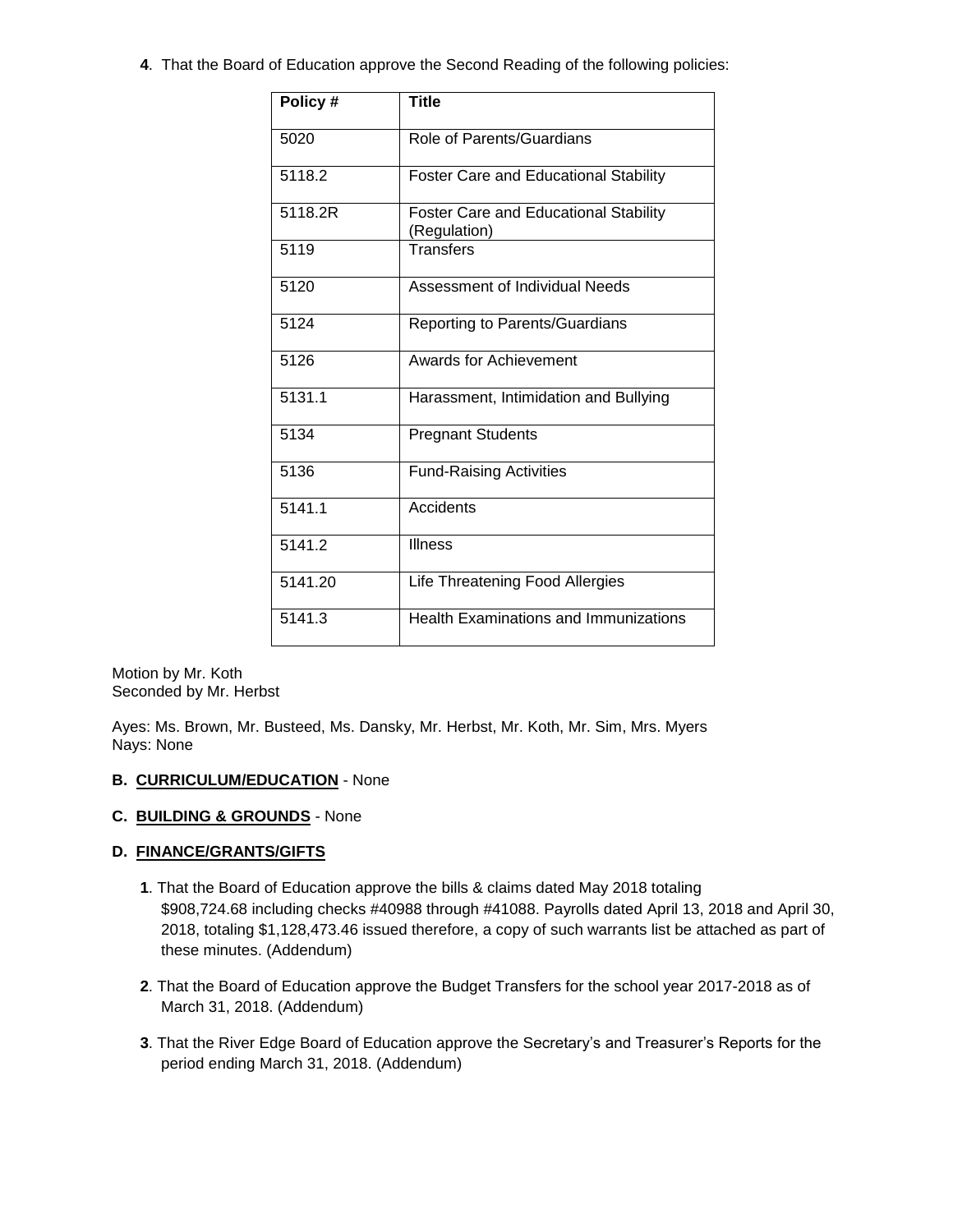Further, we certify that as of March 31, 2018 after review of the secretary's monthly financial report (appropriations section) and upon consultation with the appropriate district officials, to the best of our knowledge, no major account or fund has been overexpended in violation of N.J.A.C. 6A:23- 2.11 and that sufficient funds are available to meet the districts financial obligation for the remainder of the fiscal year. (Addendum)

- **4**. That the Board of Education authorize the contract with Educational Data Services for services in connection with the cooperative bidding for supplies and other categories as mutually agreed upon for the 2018-2019 school year at a fee of \$3,080.00 (Addendum).
- **5**. That the Board of Education authorize the contract with Educational Data Services for Cooperative Bidding Services for Cooperative Skilled Maintenance Trades for the 2018-2019 school year at a fee of \$1,990.00 (Addendum).
- **6**. That the Board of Education accept the \$210.00 donation from Jennifer Wong Hernandez for general use at Roosevelt School (Addendum).

Motion by Mr. Herbst Seconded by Mr. Koth

Ayes: Ms. Brown, Mr. Busteed, Ms. Dansky, Mr. Herbst, Mr. Koth, Mr. Sim, Mrs. Myers Nays: None

# **E. PERSONNEL**

- **1**. That the Board of Education, with the recommendation of the Superintendent approve the NJ State Family leave of absence for Nevin Werner to commence on October 1, 2018 through October 26, 2018.
- **2**. That the Board of Education accept, with regret, the resignation of Alrick Douglas, ABA Aide, effective May 21, 2018.
- **3**. That the Board of Education, with the recommendation of the Superintendent, approve Jessica Mahtaban, Teacher, MA+30 step 4, for the 2018-2019 school year.
- **4**. That the Board of Education, with the recommendation of the Superintendent approve an extended child care leave of absence for Leigh Anne Kaufmann to commence on or about September 4, 2018 through November 30, 2018.
- **5**. That the Board of Education approve the following as Substitute ABA Aides to start on or about May 24, 2018 through June 25, 2018 according to the approved hourly guide for substitute instructional aides.

Adam Grosso Steven Luca

Motion by Mr. Koth Seconded by Mr. Busteed

Ayes: Ms. Brown, Mr. Busteed, Ms. Dansky, Mr. Herbst, Mr. Koth, Mr. Sim, Mrs. Myers Nays: None

# **F. RIVER EDGE SPECIAL EDUCATION**

**1**. That the Board of Education approve the contract with Bergen County Special Services School for 192/193 services to non-public schools for the 2018-2019 school year.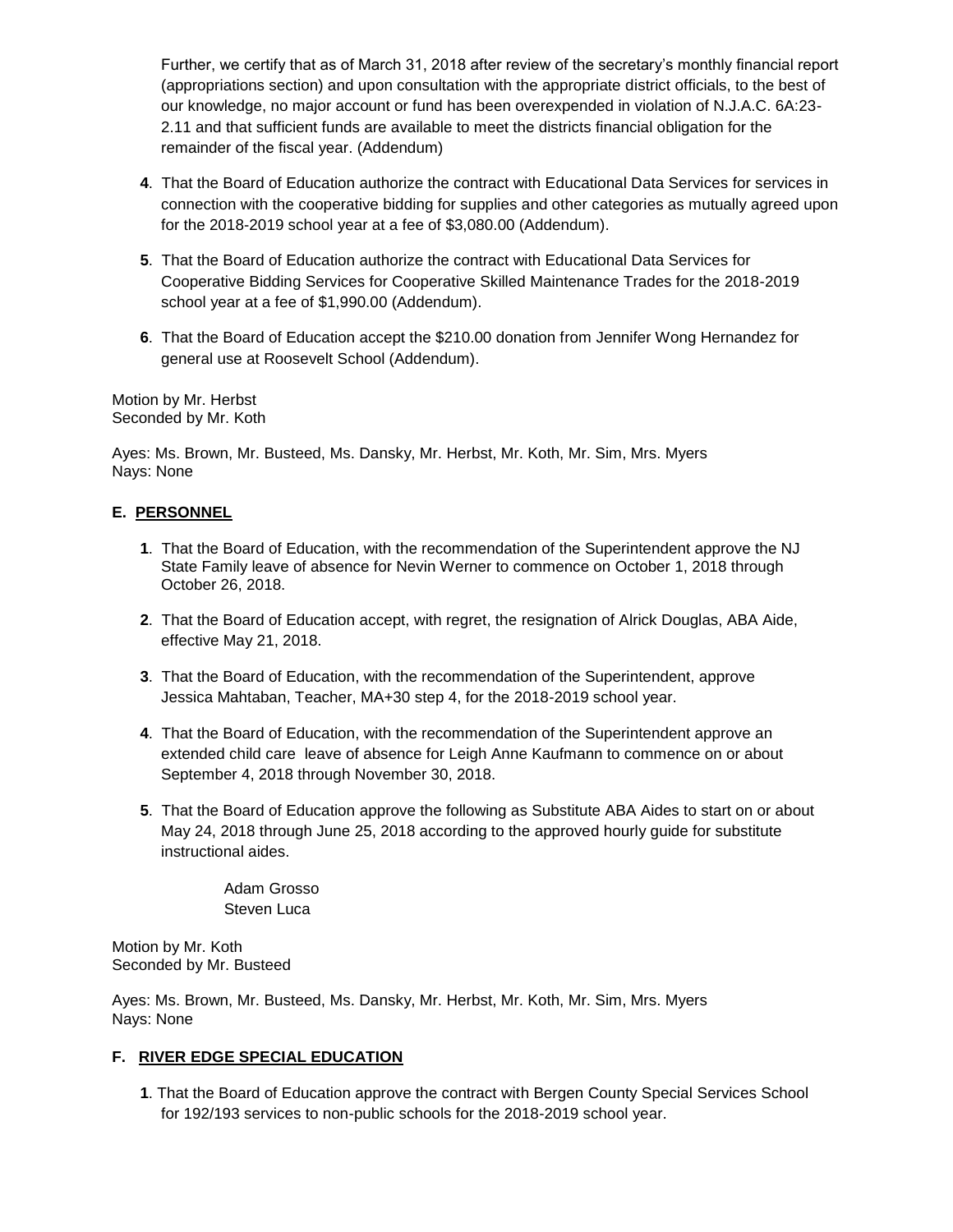**2**. That the Board of Education approve a Tuition Contract with Bergen County Special Services in Midland Park, for a student whose name is on file in the Board Office. Transportation will be provided by parent/guardian and/or designee. The student will start on or about May 29, 2018- June 30, 2018, tuition not to exceed \$10,000.00.

Motion by Mr. Busteed Seconded by Ms. Dansky

Ayes: Ms. Brown, Mr. Busteed, Ms. Dansky, Mr. Herbst, Mr. Koth, Mr. Sim, Mrs. Myers Nays: None

# **G. REGION V ADMINISTRATION & TRANSPORTATION**

**1**. That the Board of Education approve the bills & claims dated May 2018 totaling \$1,076,764.81 including checks #70165 through #70343. (Addendum)

Motion by Ms. Dansky Seconded by Ms. Brown

Ayes: Ms. Brown, Mr. Busteed, Ms. Dansky, Mr. Herbst, Mr. Koth, Mr. Sim, Mrs. Myers Nays: None

**2**. WHEREAS, the River Edge Board of Education (the "Board") is the lead education agency ("LEA") for the Bergen County Region V Council for Special Education ("Region V"); and

WHEREAS, Region V provides shared services for its member districts such as evaluations, direct services, and consultation; and

WHEREAS, as the LEA, the Board must approve the consultant agreements of the providers that Region V utilizes to deliver shared services to its member districts.

NOW THEREFORE, BE IT RESOLVED, that the Board, upon recommendation of the Superintendent, re-approves the consultant agreements of the following Region V Shared Services Consultants, Psychologists, Learning Disabilities Teacher Consultants, Social Workers, Speech Language Specialists, Occupational and Physical Therapists, and Translators to provide evaluations, direct services, and consultation, to non-public and public schools for member districts upon request for the 2018-2019 school year:

| 8 Transportation, LLC                    | Transporter |
|------------------------------------------|-------------|
| Ace Transportation Co. Inc.              | Transporter |
| Alpha Care                               | Transporter |
| D&M Tours Inc.                           | Transporter |
| Destiny 23 Transportation LLC            | Transporter |
| Durham Bus Service                       | Transporter |
| American First Choice Transportation LLC | Transporter |
| <b>First Student</b>                     | Transporter |
| F.S. Transportation Inc.                 | Transporter |
| Galaxia Express, LLC                     | Transporter |
| Hernandez Medical Transportation, LLC    | Transporter |
| Jacoup's Transportation                  | Transporter |
| John Leckie Inc.                         | Transporter |
| Madison Invalid Coach, Inc.              | Transporter |
| <b>Morgan Educational Services</b>       | Transporter |
| Ombali LLC                               | Transporter |
| <b>Prime Transportation LLC</b>          | Transporter |
| Pro Trans School Transportation, LLC     | Transporter |
| R & V Transportation                     | Transporter |
| Radiant Trans Inc.                       | Transporter |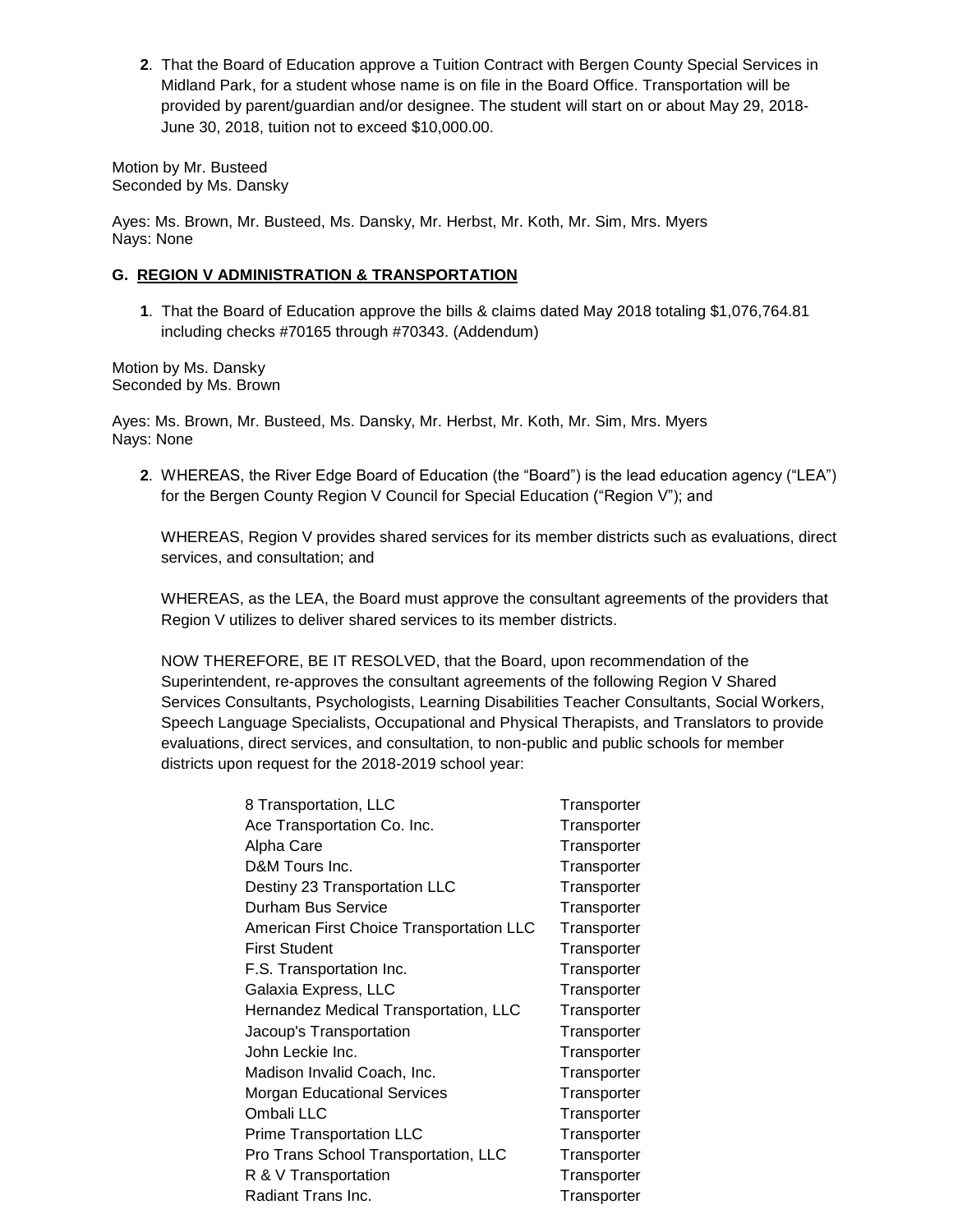Rinaldi Transportation Transporter Rise to Shine Transportation Transporter S & D Transportation LLC Transporter Soliman Transportation, LLC Transporter Sun Transport Transporter Swift Medical Services, Inc. Transporter Time Line Transportation LLC Transporter Town & Country Bus Co. Transporter Triumph Invalid Coach Transporter Valley Transportation LLC Transporter

Motion by Ms. Brown Seconded by Mr. Herbst

Ayes: Ms. Brown, Mr. Busteed, Ms. Dansky, Mr. Herbst, Mr. Koth, Mr. Sim, Mrs. Myers Nays: None

**3**. **WHEREAS**, Region V/River Edge Board of Education ("the Board") solicited proposals for school and home based therapies services; and

**WHEREAS**, the Board received 10 quotes; and

**WHEREAS**, Delta-T Group submitted a proposal for requested services; and

**WHEREAS**, the Board finds Delta-T's proposal to be most advantageous, price and other factors considered; and

**WHEREAS**, the Board desires to award the contract for therapies and other educational services to Delta T pursuant to N.J.S.A. 18A:18A-5, which allows a Board to award a contract without public bidding when the contract is for professional services.

**NOW, THEREFORE, BE IT RESOLVED**, the Board awards the contract for therapies and education services to Delta T at the agreed upon hourly rates on an as needed basis.

**BE IT FURTHER RESOLVED** that this award is expressly conditioned upon the service provider furnishing the requisite insurance certificate as required by the Request for Quotes, and an executed Agreement, as prepared by the Board Attorney.

**BE IT FURTHER RESOLVED** that the Board authorizes the Board President and the Business Administrator/Board Secretary to execute any and documents necessary to effectuate the terms of this Resolution.

Motion by Mr. Koth Seconded by Ms. Dansky

Ayes: Ms. Brown, Mr. Busteed, Mr. Herbst, Mr. Koth, Mr. Sim, Mrs. Myers Nays: Ms. Dansky

**4**. **WHEREAS**, Region V/River Edge Board of Education ("the Board") solicited proposals for school and home based therapies services; and

**WHEREAS**, the Board received 10 quotes; and

**WHEREAS**, ITG Innovative Therapy Group submitted a proposal for requested services; and